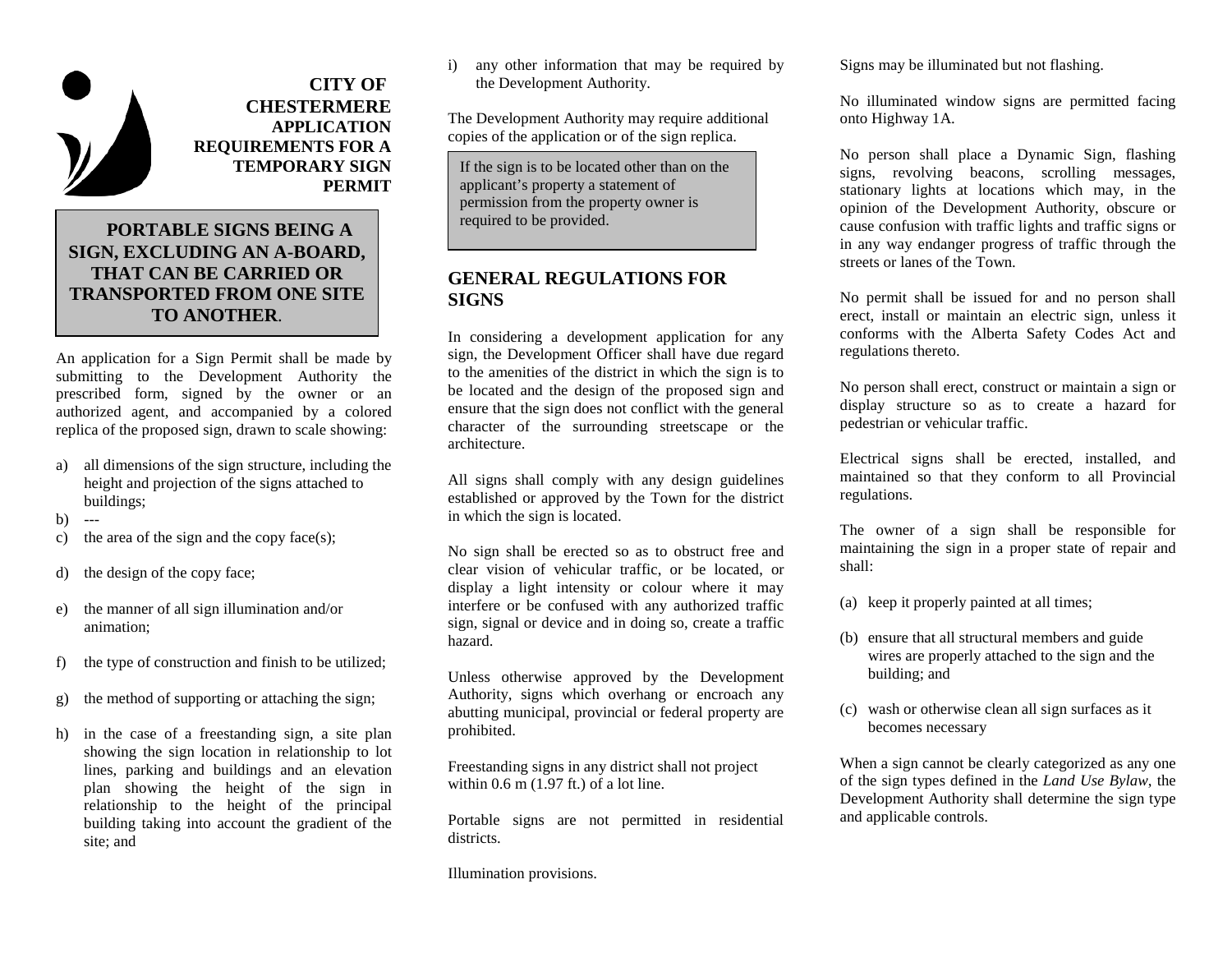# **SIGN TYPE BY REGULATION**

#### Portable Signs

- development; 15.0 m of a site which contains residential a) Portable signs shall not be permitted within
- of a lot line; b) Portable signs shall not project within 0.6 m
- granted a permit; property of the landowner who has been c) Portable signs must be wholly located on the
- there is an existing affixed portable sign; internal sidewalks, parking areas, and where d) Portable signs shall not be placed on private
- height. sign area and shall not exceed 1.5 m in e) Portable signs shall not exceed 6.75 m<sup>2</sup> in
- produce or stimulate motion; any mechanical or electronic device to employ any flashing or sequential lights or f) No portable sign shall be illuminated or
- Development Authority; portable sign and is at the discretion of the commercial businesses, 40.0 m from another a lot with a minimum of ten (10) g) A second portable sign may be permitted on
- per lot; and only permitted twice per calendar year valid for a maximum of ninety (90) days, h) A development permit for a portable sign is
- board sign is displayed; and adjacent to a business location where an Ai) No portable sign shall be erected directly

development permit for a change of copy Portable and portable, affixed signs do not require a

**WARNING!** Call before you dig! 1-800-242-3447 www.alberta1call.com

# **WARNING!**

It is the responsibility of the applicant to ensure that the work being carried out does not contravene the requirements of restrictive covenants, caveats, or any other restrictions that are registered against the property.

Fax: 403-207-2817 Telephone: 403 207-7075 Chestermere, AB T1X 1V7 105 Marina Road Planning & Growth Department The City of Chestermere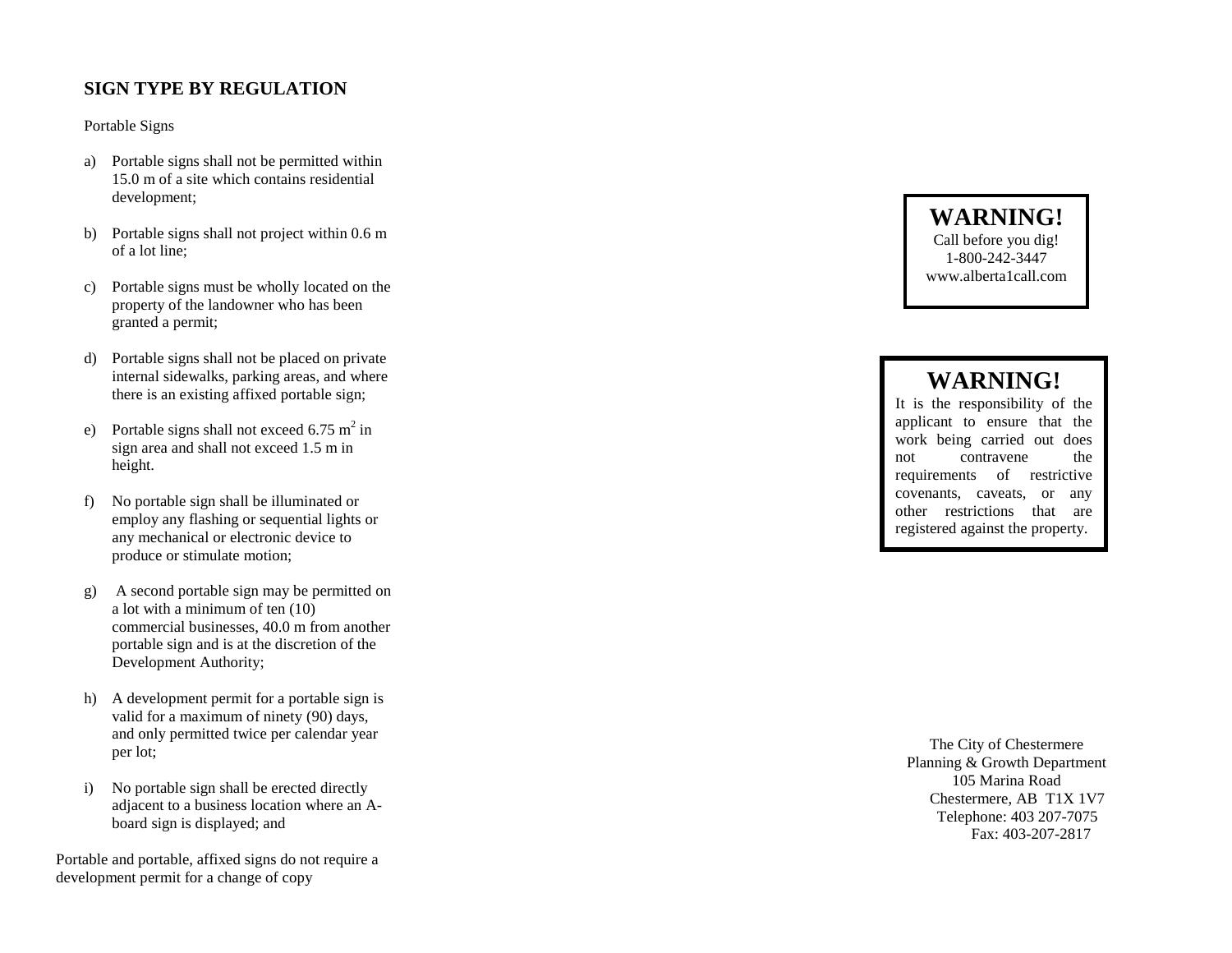

# **CITY OF CHESTERMERE SIGN PERMIT APPLICATION & CHECKLIST**

**FOR TEMPORARY SIGNAGE**

COMMUNITY GROWTH & INFRASTRUCTURE 105 MARINA ROAD, CHESTERMERE AB, T1X 1V7

**All of the following information must be clear, legible, and precise to facilitate thorough evaluation and timely decision on your application. To achieve this level of customer service, staff are instructed to accept only complete applications. The fee must accompany this application. Thank you for your cooperation. RECEIVED DATE STAMP**

**SIGN ADDRESS:**\_\_\_\_\_\_\_\_\_\_\_\_\_\_\_\_\_\_\_\_\_\_\_\_\_\_\_\_\_\_\_\_\_ **PERMIT NO.:**\_\_\_\_\_\_\_\_\_\_\_\_\_\_\_\_\_\_\_\_\_\_

Glass Communication

**I/We hereby make application for a Development Permit for a Sign under the provisions of the City of Chestermere**  *Land Use Bylaw 022-10, as amended***, and in accordance with the supporting information submitted and attached which form part of this application.**

| APPLICANT NAME          |             | <b>COMPANY/BUSINESS NAME</b> |                  |
|-------------------------|-------------|------------------------------|------------------|
| <b>BUSINESS ADDRESS</b> |             | PHONE NUMBERS                |                  |
|                         |             | <b>WORK</b>                  | <b>HOME/CELL</b> |
| CITY/TOWN               | POSTAL CODE | APPLICANT EMAIL ADDRESS      |                  |
|                         |             |                              |                  |

| LANDOWNER NAME (of sign location) |             | <b>COMPANY/BUSINESS NAME</b>                         |  |
|-----------------------------------|-------------|------------------------------------------------------|--|
| LANDOWNER ADDRESS                 |             | LANDOWNER CONTACT NUMBERS                            |  |
| CITY/TOWN                         | POSTAL CODE | <b>WORK</b><br><b>FAX</b><br>LANDOWNER EMAIL ADDRESS |  |
|                                   |             |                                                      |  |

### **Please ensure that you have included all the following information, where applicable (tick or mark N/A):**

| MESSAGE TO BE DISPLAYED ON SIGN                              | SIGN HEIGHT (IN METRIC)                  |                          |
|--------------------------------------------------------------|------------------------------------------|--------------------------|
| <b>BUSINESS TO BE ADVERTISED</b>                             | <b>ZONING DISTRICT</b>                   | SIGN LENGTH (IN METRIC)  |
| LEGAL LAND DESCRIPTION<br><b>BLOCK</b><br>LOT<br><b>PLAN</b> | NUMBER OF SIGNS                          | AREA OF SIGN (IN METRIC) |
| LENGTH OF TIME REQUESTED<br><b>DAYS</b><br><b>WEEKS</b>      | <b>START DATE</b>                        | <b>END DATE</b>          |
| <b>PORTABLE SIGN</b><br>П                                    | <b>BANNER SIGN</b><br><b>WINDOW SIGN</b> | <b>OTHER</b>             |